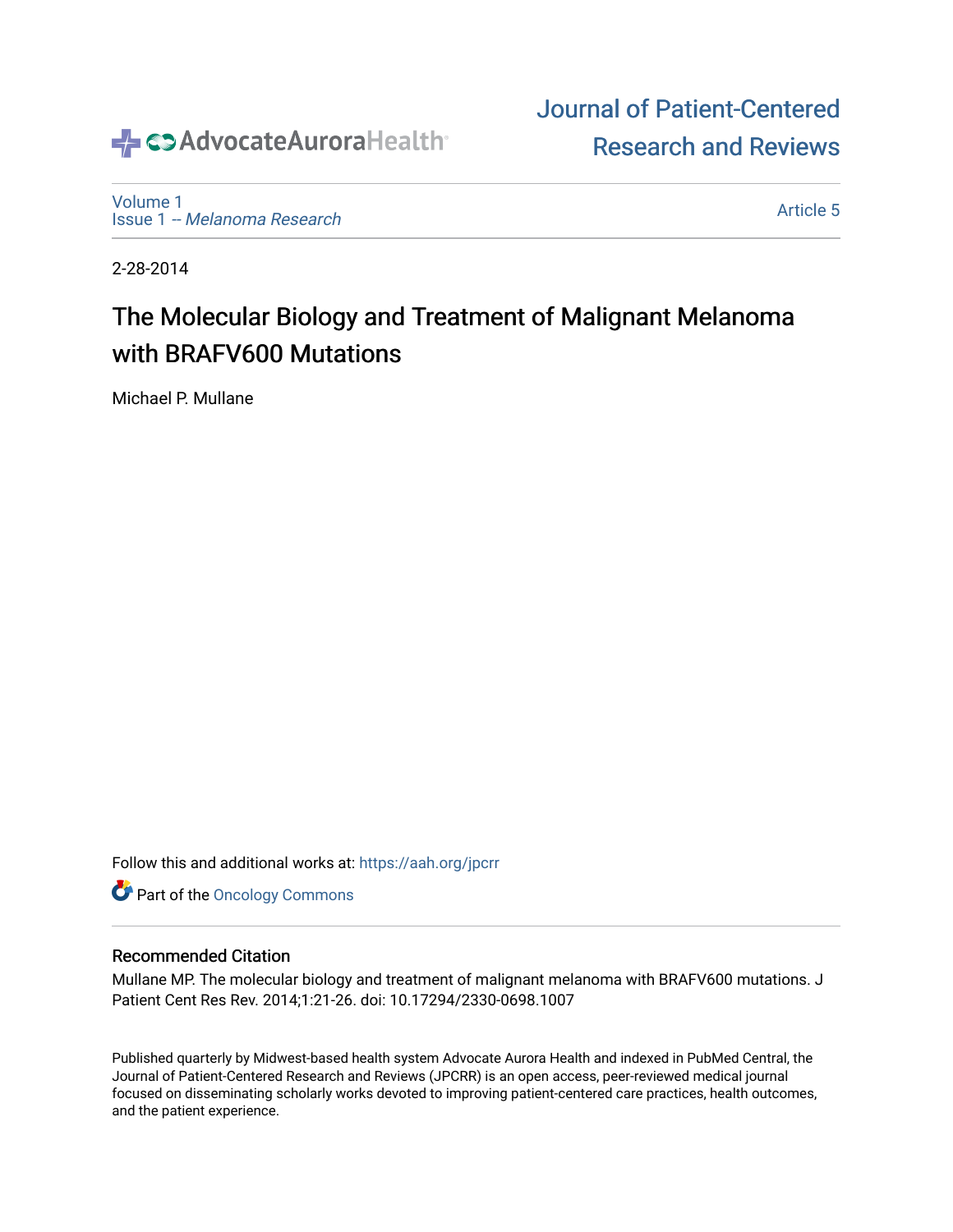#### Michael P. Mullane, MD

*Department of Oncology/Hematology, Aurora Advanced Healthcare, Racine, WI*

#### **Abstract**

Since 2011, the treatment options for metastatic malignant melanoma have significantly changed. In that year, ipilimumab, an anti-CTLA4 monoclonal antibody, and vemurafenib, a potent inhibitor of mutated-BRAF (V600E and V600K), were approved by the FDA. In 2013, dabrafenib, another inhibitor of mutated-BRAF, and trametinib, a MEK inhibitor, were approved by the FDA. Most recently, combination therapy with dabrafenib and trametinib was approved. This article will describe a patient with metastatic malignant melanoma with BRAFV600E who has responded very well to vemurafenib monotherapy. We will then explore the molecular basis, pharmacologic development and clinical outcomes of inhibition of the mitogen-activated protein (MAP) kinase pathway in patients with metastatic malignant melanoma with oncogenic BRAF (V600E and V600K). (*J Patient-Centered Res Rev.* 2014;1(1):21-26.)

#### Keywords

melanoma, targeted therapy, mutation, mitogen-activated protein kinase

#### Clinical Case

CA is a 69-year-old woman who presented in September 2010 with a changing pigmented lesion on her right lower extremity. A punch biopsy was positive for malignant melanoma. The patient underwent a wide local excision and sentinel lymph node biopsy on October 28, 2010. Pathology demonstrated a stage IIA nodular malignant melanoma (pT3a pN0sn M0). All margins were widely negative. The patient was observed and did well until April 2011. At that time she developed multiple in-transit metastases involving her right lower extremity. Extensive staging studies showed no evidence of regional adenopathy or extra regional metastatic disease. Molecular studies showed mutated BRAF (V600E). She underwent serial resection of in-transit metastases on a weekly basis from April 7, 2011, to October 5, 2011. Each

Correspondence: Michael P. Mullane, MD Aurora Cancer Care, 1151 Warwick Way, Racine, WI 53405 Phone: 262-886-7360, Fax: 262-866-7361, Email: michael.mullane@aurora.org week multiple new in-transit metastases were identified and resected. By mid-October there were more than 15 new intransit metastases. In addition, restaging studies showed multiple new pulmonary nodules consistent with metastatic disease. The patient started vemurafenib 960 mg orally twice daily on October 26, 2011. Since starting vemurafenib, no new in-transit metastases have been identified. She has had a significant partial response to vemurafenib, with reduction in the size and number of pulmonary metastases and regression of all in-transit metastases. She has tolerated vemurafenib well.

#### **Introduction**

The prognosis of patients diagnosed with metastatic malignant melanoma is dismal. Up until recently, treatment options consisted of high-dose interleukin-2 in a small select group of patients, cytotoxic chemotherapy or biochemotherapy with very limited clinical benefit or best supportive care. Recently, immunotherapy with ipilimumab, an anti-CTLA4 monoclonal antibody, and inhibition of the mitogen-activated protein (MAP) kinase pathway in patients whose tumors contain a BRAFV600 mutation have shown significant clinical benefit. This article will focus on the clinical features and molecularly targeted therapy of metastatic malignant melanoma containing BRAF<sup>V600</sup> mutations.

The MAP kinase signal transduction pathway regulates a number of physiologic responses including cell proliferation. In the absence of mutations the pathway is activated by ligand binding to the extracellular domain of a receptor tyrosine kinase (RTK). Ligand-bound RTK leads to RTK dimerization and autophosphorylation. This leads to activation of RAS protein through the exchange of GDP for GTP. Activated RAS activates RAF proteins (ARAF, BRAF and CRAF). Activated RAF phosphorylates and activates MEK, which in turn phosphorylates and activates ERK. Activated ERK activates transcription factors that lead to the expression of many genes, resulting in a number of effects including cell proliferation. The MAP kinase pathway is deregulated in as many as one-third of human cancers, and as such, components of this pathway (particularly RAS, RAF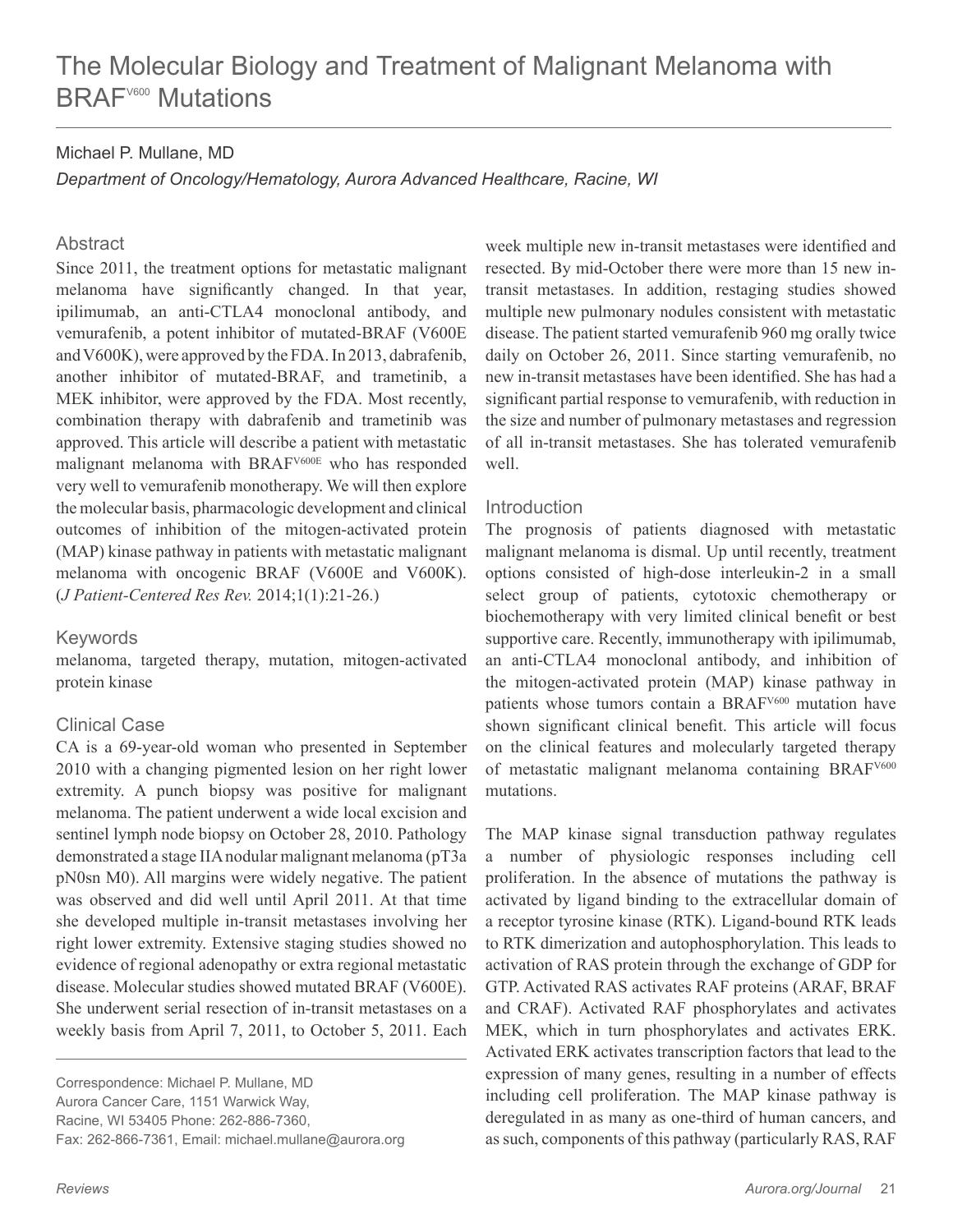and MEK) have been identified as important therapeutic targets.<sup>1</sup> The RAS-RAF-MEK-ERK pathway is activated in the majority of malignant melanoma cases.<sup>2</sup> There has been significant scientific effort to evaluate the various components of this pathway and identify mechanisms of MAP kinase pathway activation in human cancers in general and in malignant melanoma specifically. In addition, recent whole-exome sequencing studies have identified a number of other driver mutations in malignant melanoma. Further characterization of these mutations and their pathways may lead to other therapeutic targets.3,4

#### Discovery of BRAF<sup>V600</sup> Mutations

Because of the importance of the MAP kinase pathway in human cancer, Davies et al. screened more than 500 cancer cell lines for the presence of mutations in RAF genes. All probable oncogenic mutations were found in *BRAF* in the kinase domain in exons 11 and 15. These two exons were then screened for mutations in genomic DNA from a wide range of human cancers and short-term cultures derived from human cancers. They demonstrated *BRAF* somatic missense mutations in 66% of malignant melanomas and a lower frequency of mutations in a number of other human cancers. The mutation V600E accounted for 80% of the mutations identified. The significance of these mutations were underscored by the demonstration that mutated BRAF proteins have elevated kinase activity, are transforming in NIH 3T3 cells, and growth of cancer cell lines with the V600E mutation is independent of RAS function. These observations led the authors to postulate that inhibition of BRAF activity may be an important therapeutic strategy in the treatment of metastatic melanoma.5

## Prevalence of BRAF<sup>V600</sup> Mutations in Different Melanoma Subtypes

A number of early small studies showed a high frequency of BRAF mutations in malignant melanoma. BRAF mutations were found in highest frequency in cutaneous melanoma. Acral and mucosal melanomas have much lower frequency BRAF mutations but have distinct alternate patterns of genetic alterations.1,6,7 The largest study to date reported clinical *BRAF* testing results in a retrospective analysis of 1,112 specimens of primary and metastatic melanoma at the University of Texas MD Anderson Cancer Center obtained from January 2008 through August 2011. Mutated BRAF was identified in 499 specimens (45%). Nonacral cutaneous melanoma comprised the largest subset (n=774), of which 51% contained a BRAF mutation with no difference between primary and metastatic sites. BRAF mutations were found in all cutaneous histological subtypes. Superficial spreading

melanoma had the highest frequency of BRAF mutations (66%). BRAF mutations also were found in nodular melanoma (55%) and lentigo maligna melanoma (20%). Acral cutaneous melanoma (n=111) had BRAF mutations in 16% of specimens. BRAF mutations were identified in 47% of metastatic melanoma of unknown primary (n=177). There were no BRAF mutations identified in mucosal (n=26), uveal  $(n=23)$  or primary leptomeningeal  $(n=1)$  sites. The BRAFV600E mutation accounted for 75% of BRAF mutations  $(n=376)$ . The BRAF<sup>V600K</sup> mutation (17%, n=86) and other V600 mutations (5%, n=23) accounted for the majority of the rest of the BRAF mutations.<sup>8</sup>

#### Nonselective BRAF Inhibition With Sorafenib

Sorafenib is a multikinase inhibitor that, among other actions, inhibits the MAP kinase pathway at the level of RAF kinase.<sup>9</sup> In early-phase single-agent clinical studies of sorafenib, which included patients with advanced malignant melanoma, sorafenib was well tolerated but associated with low response rates.10,11 In a phase I trial of carboplatin and paclitaxel with sorafenib conducted in patients with advanced solid tumors, the majority of which were advanced refractory melanoma, modest activity was observed.<sup>12</sup> These results led to two large randomized phase III trials to test the activity of sorafenib in combination with carboplatin and paclitaxel in first- or second-line therapy. Both studies showed no benefit from the addition of sorafenib to combination chemotherapy.13,14 These studies were conducted with unselected patients with no molecular inclusion criteria. In addition, there was no attempt to demonstrate MAP kinase pathway inhibition. It is possible there was some clinical activity in specific molecularly defined subgroups. However, at present, no clinically meaningful activity for sorafenib as a single agent or in combination with chemotherapy in the treatment of metastatic melanoma has been demonstrated.

## Development of the Specific BRAF Inhibitor Vemurafenib and Clinical Experience With Vemurafenib and Dabrafenib

In 2008, Tsai et al. reported the design of a highly potent and specific inhibitor of the BRAFV600E gene product. This compound (PLX4720) was developed using a scaffold-and structure-based rational drug design of a kinase inhibitor specific to the BRAF<sup>V600E</sup> kinase. They demonstrated that ERK phosphorylation was inhibited in tumor cell lines containing the BRAFV600E but not in cells lacking oncogenic BRAF mutations. In tumor xenograft models performed with a BRAF<sup>V600E</sup> containing cell line in nude mice orally dosed PLX4720 had significant antitumor activity without evidence of toxicity.15 PLX4032 (vemurafenib), an analogue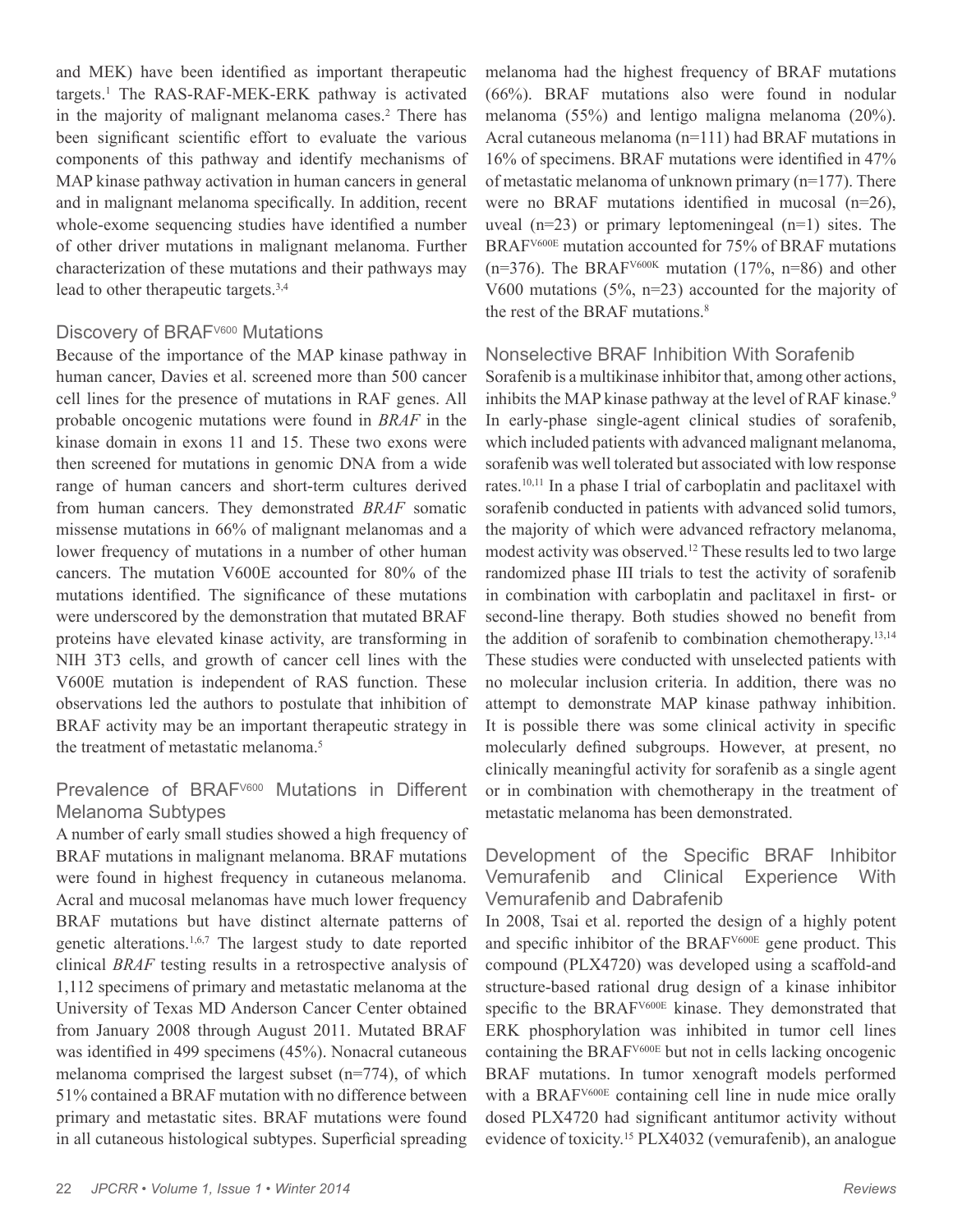of PLX4720, also was shown to be a highly potent and specific inhibitor of oncogenic BRAF kinase.<sup>16</sup> This compound was taken into clinical trials.

A multicenter phase I dose escalation trial of PLX4032 followed by an extension trial using the recommended phase II dose demonstrated significant clinical activity in patients with metastatic malignant melanoma with tumors that harbor the BRAFV600E mutation. There were 32 patients in the extension cohort, all of whom received the recommended phase II dose of 960 mg twice daily. Among these patients, 24 had a partial response and 2 had a complete response. At the time of the report the estimated median progressionfree survival among all patients was more than 7 months.<sup>17</sup> A subsequent phase III randomized clinical trial compared vemurafenib (PLX4032) with dacarbazine. All patients had previously untreated metastatic melanoma with BRAFV600E mutation. A total of 2,107 patients underwent screening, yielding 675 eligible patients who were randomly assigned in a 1:1 ratio to receive either vemurafenib (960 mg orally twice daily) or dacarbazine (1,000 mg/m<sup>2</sup> intravenously every 3 weeks). The primary end points were rates of overall and progression-free survival. Secondary end points were response rate, response duration and safety. Vemurafenib was associated with a statistically significant relative reduction in the risk of death (hazard ratio [HR] 0.37, 95% confidence interval [CI] 0.26-0.55; P<0.001) and the risk of tumor progression (HR 0.26, 95% CI 0.20-0.33; P<0.001). There was a significant difference in confirmed objective responses in patients treated with vemurafenib compared with those treated with dacarbazine  $(48\% \text{ vs. } 5\%; P<0.001)$ . The estimated median progression-free survival was 5.3 months in the vemurafenib group and 1.6 months in the dacarbazine group.18 On August 17, 2011, the U.S. Food and Drug Administration (FDA) approved vemurafenib for the treatment of advanced malignant melanoma harboring the BRAFV600E mutation. Similar results were found in a randomized controlled trial of dabrafenib, another inhibitor of mutated BRAF, versus dacarbazine, leading to FDA drug approval on May 29, 2013.19

Inhibition of oncogenic BRAF also has been shown to have activity in patients with central nervous system (CNS) metastases. Long et al. reported the results of an openlabel phase II trial of dabrafenib in patients with metastatic melanoma with at least one asymptomatic brain metastasis. All patients had histologically confirmed melanoma containing mutated BRAF (V600E or V600K). There were two groups of patients treated. Cohort A had not received previous local CNS-directed therapy (n=89), and Cohort B

had progressive brain metastases after previous local therapy (n=83). Patients were treated with oral dabrafenib (150 mg twice daily) until disease progression, death or unacceptable adverse events. Of the 139 patients with BRAF<sup>V600E</sup>, objective response was identified in 29 of 74 patients (39%) in Cohort A and 20 of 65 patients (31%) in Cohort B. The overall disease control rate (complete response + partial response + stable disease) was 80% in Cohort A (95% CI: 68.8-88.2) and 83% in Cohort B (95% CI: 71.7-91.2). The estimated 6-month survival was 61% in Cohort A (95% CI: 46.7-73.2) and 61% in Cohort B (95% CI: 46.3-72.7). There were only 5 objective responses noted in the 33 patients (15%) with BRAFV600K (1 of 15 in Cohort A and 4 of 18 in Cohort B). In addition to an adverse event profile similar to other studies involving mutant-BRAF inhibitors, there were 10 (6%) episodes of intracranial hemorrhage, one of which was treatment related.<sup>20</sup> There are also case reports of activity with vemurafenib in the treatment of malignant melanoma with brain metastases.<sup>21</sup> There are no studies to date that directly compare mutant-BRAF inhibition to radiation therapy. Nor are there any studies that evaluate concurrent or sequential combined radiation therapy and mutant-BRAF inhibition.

Although inhibition of mutant BRAF with vemurafenib or dabrafenib results in significantly greater response rates and improved progression-free and overall survival in patients with metastatic malignant melanoma whose tumors have a V600 mutation, virtually all patients will progress. Patients progress after a median duration of just 7 months of therapy. Interestingly, identified mechanisms of resistance do not include loss of the BRAFV600 mutation or additional mutations within BRAF. In many patients at progression, MAP kinase signaling is again upregulated, bypassing mutant-BRAF inhibition.<sup>22</sup> Several mechanisms of resistance resulting in restoration of MEK activation have been described. Examples include acquired mutations in *NRAS*, which activates MEK via CRAF, RAF independent activation of MEK via MAP3K8/COT, acquired activating MEK mutations, BRAFV600E gene amplification, and BRAF alternative gene splicing.23,24,25,26 Based on the known series of activation events in the MAP kinase pathway and on some of the mechanisms of acquired resistance identified in mutant-BRAF inhibition, targeting downstream events (MEK or ERK) or combination inhibition was hypothesized to have a clinical benefit. There are MAP kinase-independent mechanisms of resistance that have been identified as well. New therapeutic strategies will be required to address these resistance mechanisms.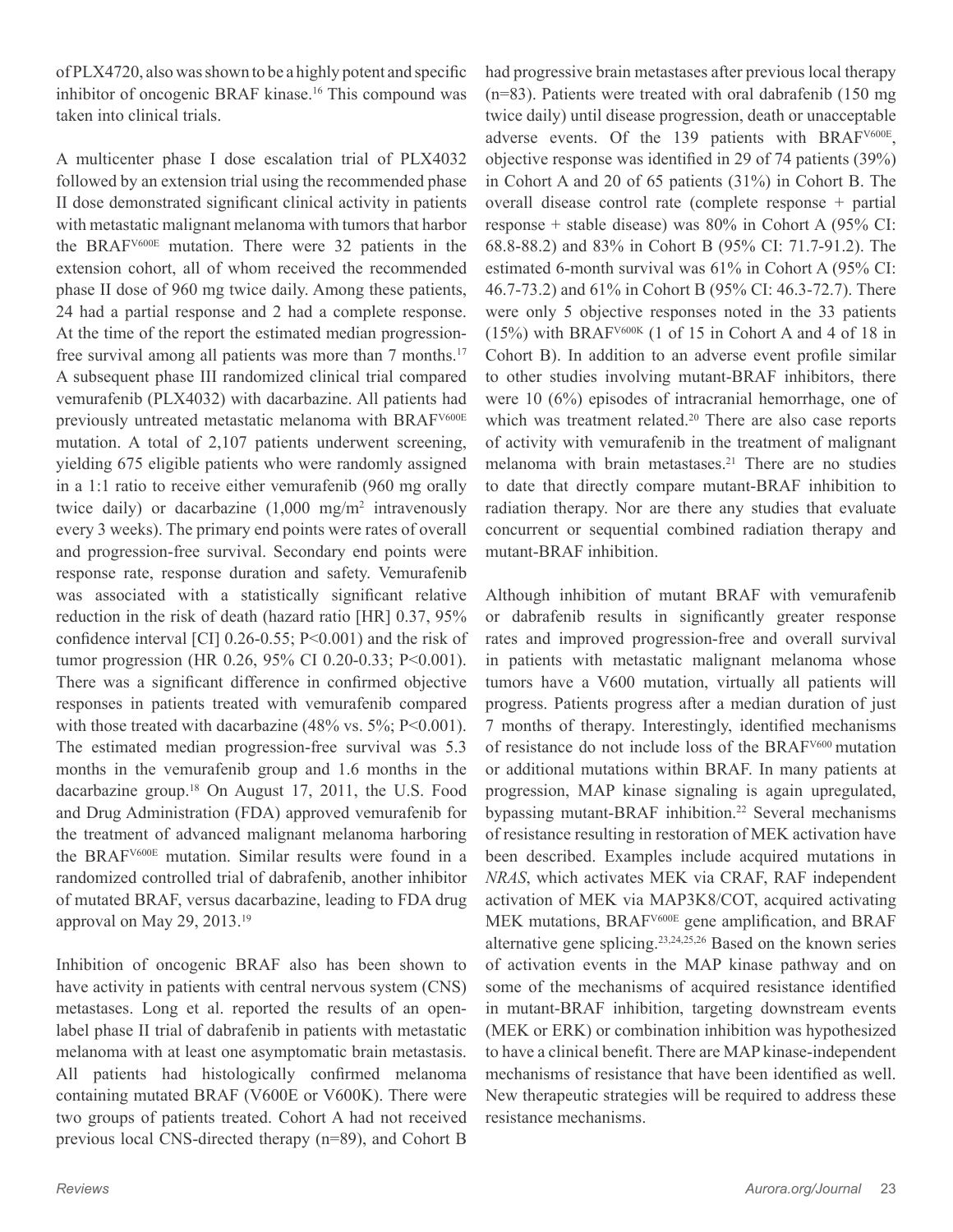## Single-Agent MEK Inhibition and Combination MEK/Mutant-BRAF Inhibition

Trametinib is a potent selective inhibitor of MEK1/MEK2. Significant clinical activity for trametinib was demonstrated in patients with metastatic malignant melanoma with a BRAF<sup>V600E</sup> or BRAF<sup>V600K</sup> mutation not previously treated with a BRAF inhibitor when compared to chemotherapy (either dacarbazine or paclitaxel). In a phase III openlabel trial, 322 such patients were randomly assigned to receive either trametinib or chemotherapy in a 2:1 ratio. Progression-free and overall survival were the primary and secondary end points. Patients progressing on chemotherapy were permitted to crossover to receive trametinib. Patients receiving trametinib had improved progression-free survival compared with chemotherapy  $(4.8 \text{ months} \text{ vs. } 1.5 \text{ months})$ ; HR: 0.45; 95% CI: 0.33-0.63; P<0.001). Despite the crossover design, patients receiving trametinib had improved overall survival at 6 months compared with chemotherapy  $(81\%$ vs. 67%; HR: 0.54; 95% CI: 0.32-0.92; P=0.01).27 On May 29, 2013, the FDA approved trametinib for use in patients with metastatic melanoma with BRAF<sup>V600E</sup> or BRAF<sup>V600K</sup> mutations. The approval did not extend to patients previously treated with a BRAF inhibitor.

To explore the hypothesis that the addition of MEK inhibition to inhibition of mutated BRAF would result in improved clinical activity in the treatment of patients with metastatic melanoma with BRAFV600 mutations, Flaherty and colleagues performed a four-part phase I/II openlabel trial of trametinib in combination with dabrafenib. In part C of the trial, 162 patients were randomly assigned in a 1:1:1 ratio to receive dabrafenib alone (150 mg orally twice daily) or in combination with trametinib (1 or 2 mg orally once daily). Patients who progressed on dabrafenib monotherapy could crossover to the higher dose combination therapy (150/2). Patients receiving the higher dose combination therapy (150/2) had significantly better median progression-free survival compared with dabrafenib monotherapy (9.4 months vs. 5.8 months; HR: 0.39; 95% CI: 0.25-0.62; P<0.001). This difference was less pronounced, although still statistically significant, after overview by an independent review committee. Progression-free survival at 1 year was significantly greater in the combination 150/2 group as compared to monotherapy  $(41\% \text{ vs. } 9\%; P<0.001)$ . The overall response rate and duration of response were greater in the combination 150/2 group as compared to monotherapy (76% vs. 54% [P=0.03] and 10.5 months [95% CI: 7.4-14.9] vs. 5.6 months [95% CI: 4.5-7.4]). The lower dose combination therapy (150/1) was less effective than the higher dose combination (150/2) but still significantly

superior than dabrafenib monotherapy.<sup>28</sup> Data presented in abstract form at the 2013 European Cancer Congress showed similar activity for the combination of vemurafenib and cobimetinib (a MEK inhibitor).29 On January 9, 2014, the FDA approved trametinib in combination with dabrafenib for use in patients with metastatic melanoma with BRAFV600E or BRAF<sup>V600K</sup> mutations.

Interestingly, single-agent MEK inhibition with trametinib has no activity in patients with BRAF-mutated metastatic melanoma progressing after treatment with a BRAF inhibitor. It is likely that resistance mechanisms to inhibition of mutated BRAF also confer resistance to MEK inhibition.30 In addition, combination mutant-BRAF and MEK inhibition after progression on mutant-BRAF inhibitors has only modest activity.29 Taken together, these data suggest that patients with metastatic BRAF-mutant melanoma previously untreated with BRAF inhibitors have an improved clinical outcome when treated with concurrent combination mutant-BRAF and MEK inhibition as compared to mutant-BRAF inhibition alone or sequential use of mutant-BRAF and MEK inhibitors. It appears likely that this improved activity is superior to single-agent MEK inhibition as well. Phase III trial data will be available soon to assess for improvement in overall survival.

## Cutaneous Squamous Cell Carcinoma Associated With Mutant-BRAF Inhibition

Toxicities associated with single-agent or combination mutant-BRAF/MEK inhibition are not reviewed here. However, a well-described cutaneous adverse event of mutant-BRAF inhibition is the development of cutaneous squamous cell carcinoma and keratoacanthoma in 15-30% of treated patients. Mutations in RAS are frequently identified in these lesions. The mechanism of action is likely related to paradoxical activation of the MAP kinase pathway through CRAF in BRAF wild-type cells that have mutated RAS or upregulated RTKs.31 In patients treated with combination mutant-BRAF/MEK inhibition, the risk of squamous cell carcinoma and keratoacanthoma is significantly reduced, consistent with inhibition of paradoxical MAP kinase activation in BRAF wild-type cells through the inhibition of MEK. In the combination study reported by Flaherty, patients receiving dabrafenib monotherapy had an incidence of cutaneous squamous cell carcinoma and keratoacanthoma of 19%. The incidence of these lesions was 7% in patients treated with the higher dose combination dabrafenib and trametinib therapy (150/2) and 2% in patients with the lower dose combination therapy (150/1). These results were statistically significant ( $P=0.004$  and  $P=0.09$ , respectively).<sup>28</sup>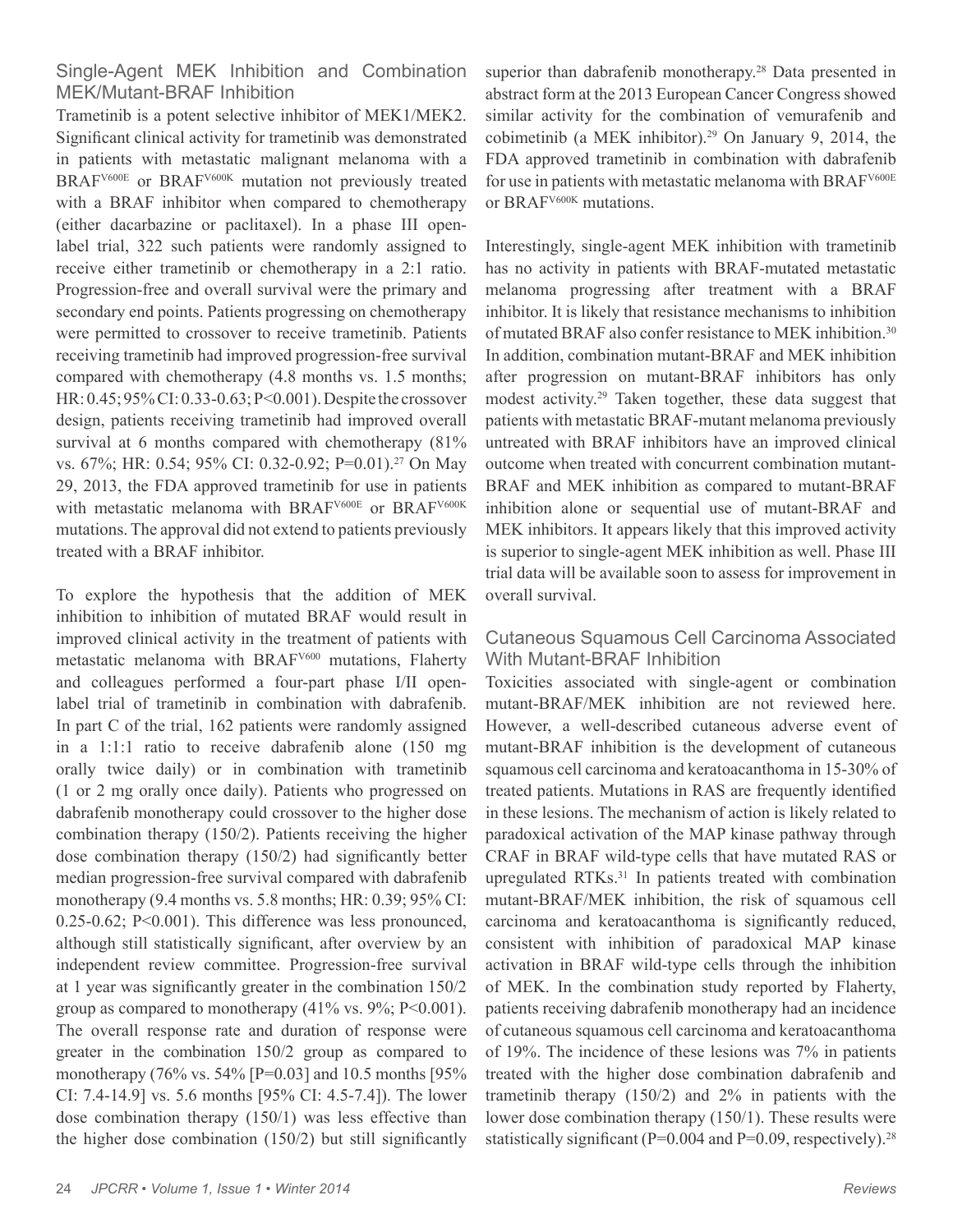## **Conclusions**

The rapidly evolving understanding of malignant cell proliferation has created an ever-expanding array of therapeutic targets to exploit. The importance of oncogenic BRAF in malignant melanoma was identified in the landmark paper published in 2002 by Davies et al. In spite of early negative studies with nonspecific BRAF inhibitors, intense scientific study of the MAP kinase pathway in malignant melanoma persisted. By 2008, specific potent inhibitors of mutant BRAF were developed and taken to clinical trials. The FDA approved mutant-BRAF inhibitors for the treatment of unresectable or metastatic malignant melanoma associated with BRAFV600 mutations in 2011 (vemurafenib) and 2013 (dabrafenib). In 2013, the FDA also approved a MEK inhibitor for the treatment of these patients. Monotherapy with mutant-BRAF or MEK inhibitors represents a significant advance in the treatment of metastatic melanoma. However, the majority of these patients develop

resistance to monotherapy and progress within 1 year of therapy initiation. While we wait for mature phase III data, early reports from combination mutant-BRAF and MEK inhibition show very promising results, which led the FDA to approve combination therapy (dabrafenib and trametinib) in January 2014. Unfortunately, even with these new agents, the majority of patients with metastatic malignant melanoma will eventually die of their disease. The roles of these agents in earlier stages of melanoma are now being explored. Additional evaluation of other targets in the MAP kinase pathway (e.g. ERK) and further understanding and targeting of alternative bypass pathways as well as exploration of further therapeutic combinations (multiple inhibitors with or without anti-CTLA4 therapy) will hopefully further improve clinical results.

Conflicts of Interest None.